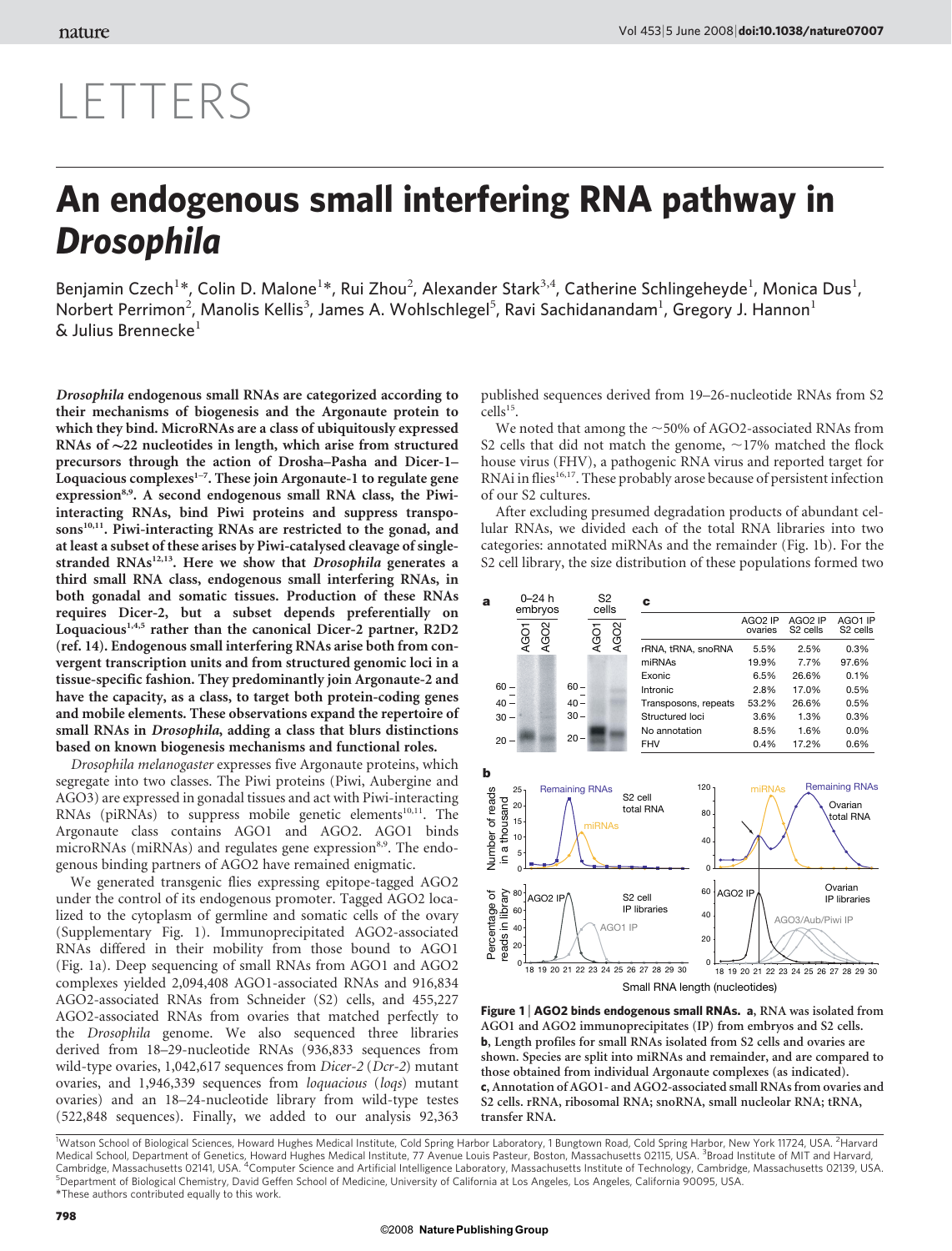peaks, with non-miRNAs lying at 21 nucleotides and miRNAs exhibiting a broader peak from 21 to 23 nucleotides. Libraries derived from AGO1 and AGO2 complexes almost precisely mirrored these two size classes. In the ovary library, this approach revealed three size classes. Whereas two reflected those seen in S2 cells, a third class comprised piRNAs. Again, RNA size profiles from AGO2 or Piwi family immunoprecipitates<sup>12</sup> mirrored those within the total ovary library. These data demonstrate that AGO2 is complexed with a previously uncharacterized population of small RNAs.

Whereas known miRNAs comprised more than 97% of AGO1 associated RNAs in S2 cells, they made up only 8% or 20% of the AGO2-bound species in S2 cells or ovaries, respectively. The remaining small RNAs in AGO2 complexes formed a complex mixture of endogenous siRNAs (endo-siRNAs; Fig. 1c). Among these, transposons and satellite repeats contributed substantially to AGO2 associated small RNAs in S2 cells (27%) and ovaries (53%). The nature of the transposons giving rise to abundant siRNAs in ovaries and S2 cells differed substantially (Fig. 2a), probably reflecting differential expression of specific transposons in these tissues. Unlike piRNAs<sup>12,13,18,19</sup>, neither somatic nor germline siRNAs exhibited a pronounced enrichment for sense or antisense species (Supplementary Fig. 2a).



Figure 2 <sup>|</sup> A subset of endo-siRNAs originates from transposons. a, Indicated are the cloning frequencies of AGO2-bound siRNAs in ovaries and S2 cells that match individual transposons. b, RNA levels of twelve transposons and two control genes in ovaries mutant for AGO2 as compared to AGO2 heterozygotes (four biological replicates; error bars indicate technical variation). c, Distributions of AGO2-bound siRNAs (black) and Piwi-bound piRNAs (orange) from ovaries on the piRNA cluster at cytological position 42AB (ref. 12; relative abundances of both populations can be estimated from Supplementary Fig. 2d).

In accord with these findings, knockdown of AGO2 in S2 cells leads to increased expression of several mobile elements<sup>20</sup>. In the germ line, the Piwi–piRNA system has been reported as the dominant transposon-silencing pathway<sup>19</sup>. Nevertheless, we found that several transposons, with a potential to be targeted by siRNAs, were substantially derepressed in AGO2 mutant or Dcr-2 mutant ovaries (Fig. 2b and Supplementary Fig. 2c). Although comparisons of relative abundance were difficult, both piRNAs and siRNAs mapped to piRNA clusters, with the regions that generate uniquely mapping species generally overlapping (Fig. 2c and Supplementary Fig. 2d). Thus, piRNA loci are a possible source for antisense RNAs matching transposons and might serve a dual function in small RNA generation. Considered together, these data suggest that endo-siRNAs repress the expression of mobile elements, in some tissues acting alongside piRNA pathways.

To probe the nature of the remaining endo-siRNAs, we computationally extracted genomic sites, which give rise to multiple uniquely mapping RNAs that do not fall into heterochromatic regions. These generally segregated into two categories, which we term structured loci and convergently transcribed loci.

Transcripts from structured loci can fold to form extensive double-stranded RNA directly. The two major loci, termed esi-1 and esi-2 (Fig. 3a and Supplementary Fig. 3), gave rise to half of the 20 most abundant endo-siRNAs in ovaries and also generated siRNAs in embryos, larvae and adults (not shown). esi-1, annotated as CG18854, can produce an  $\sim$ 400-base pair (bp) dsRNA through interaction of its 5' and 3' untranslated regions (UTRs; Supplementary Fig. 3). esi-2 overlaps with CG4068 and consists of 20 palindromic  $\sim$ 260-nucleotide repeats (Fig. 3a). All siRNAs derived from these two loci arise from one genomic strand. In some previously characterized instances (for example, Arabidopsis transacting-siRNAs<sup>21</sup>) Dicer generates 'phased' siRNAs with 5' ends showing a 21-nucleotide periodicity. In all tissues examined, esi-1 and esi-2 produced phased siRNAs, consistent with a defined initiation site for Dicer processing (Fig. 3a and Supplementary Fig. 3). Phasing was not observed for viral or repeat-derived siRNAs. Finally, siRNAs from both loci also joined AGO1 in proportions greater than siRNAs produced from transposons and repeats, perhaps owing to the imperfect nature of the dsRNA that they produce<sup>22,23</sup> (Fig. 1c).

AGO2 regulates gene expression by cleavage of complementary sites rather than by recognition of seed sites typical of AGO1– miRNA-mediated regulation<sup>23</sup>. We searched for possible targets of endo-siRNAs by identifying transcripts with substantial complementarity. A highly abundant siRNA from esi-2 is highly complementary to the coding sequence of the DNA-damage-response gene mutagensensitive 308 (mus308). Using a modified rapid amplification of cDNA ends (RACE) protocol, we detected mus308 fragments with 5' ends corresponding precisely to predicted endo-siRNA cleavage sites (Fig. 3b). Moreover, AGO2 and Dcr-2 loss consistently increased mus308 expression in testis and to a lesser extent in ovaries, consistent with the relative abundance of *esi-2* siRNAs in these tissues (Fig. 3b, c). Finally, a reporter gene containing two mus308 target sites was significantly derepressed in S2 cells on depletion of Dcr-2 or AGO2 but not of Dcr-1 or AGO1 (Fig. 3c). Although extensive complementarity between other endo-siRNAs and messenger RNAs was rare, we found several esi-1-derived siRNAs complementary to CG8289 (Supplementary Fig. 3), suggesting a potential regulatory interaction in vivo.

A second group of siRNA-generating loci contained regions in which dsRNAs can arise from convergent transcription. If sorted for siRNA density, most of the top 50 ovarian and S2 cell siRNA loci lay in regions where annotated 3' UTRs or expressed-sequence-tags corresponding to convergently transcribed protein-coding genes overlap (Supplementary Tables 1 and 2). Typically, siRNAs arise on both genomic strands but only from overlapping portions of convergent transcripts (Fig. 3d). Examining all 998 convergently transcribed gene pairs in the Drosophila genome with annotated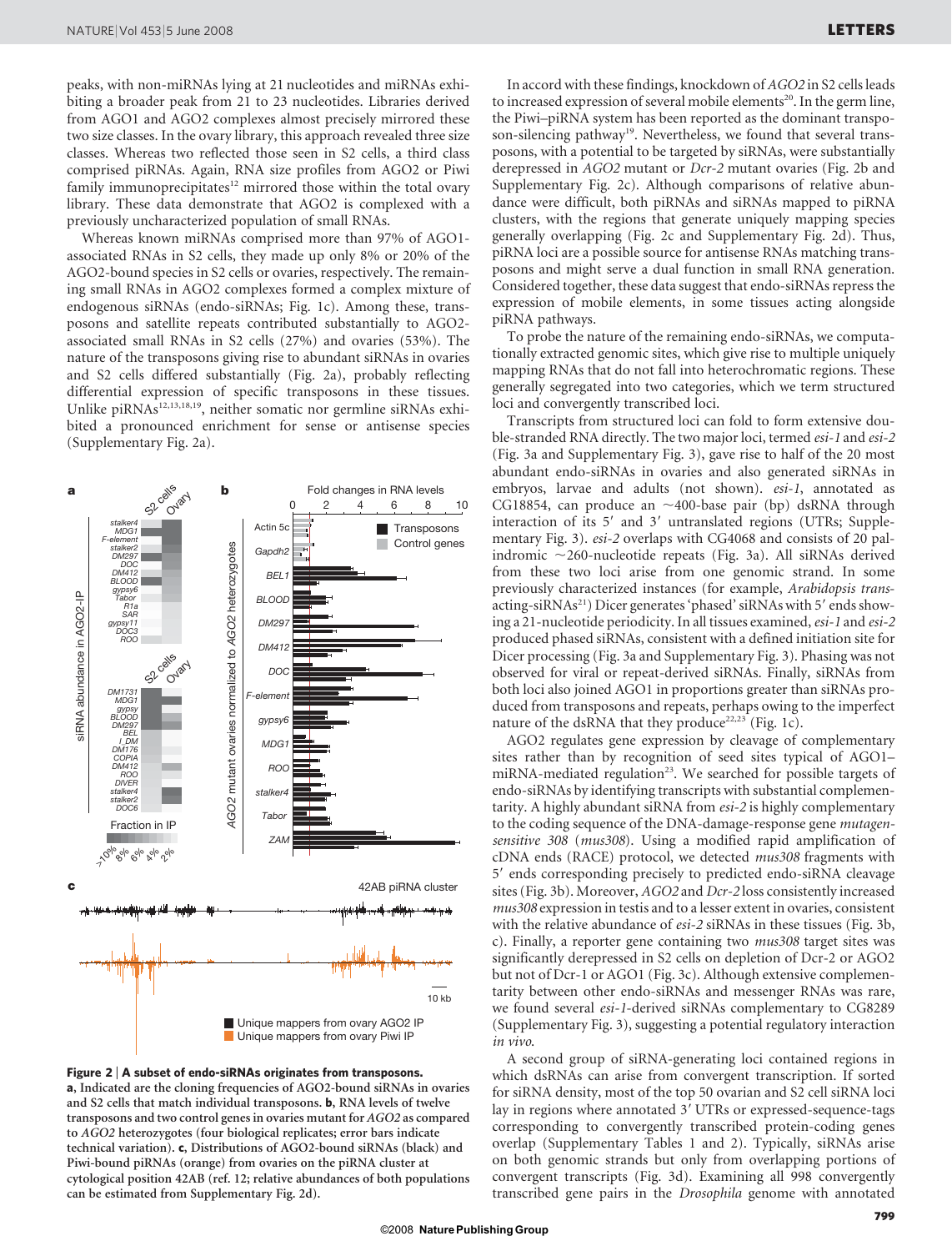overlapping transcripts, we found the peak abundance of ovarian siRNAs to be at the centre of the overlap, with sharp declines away from this region (Supplementary Fig. 4). In an alternative arrangement, Pgant35A produces sense and antisense siRNAs across its entire annotated transcript, consistent with expressed-sequence-tag support for antisense transcription traversing this locus (Supplementary Fig. 5).

Thus, a large number of Drosophila genes generate endogenous siRNAs, with most having perfect complementarity to the 3' UTRs of neighbouring genes. Relative levels of endo-siRNAs generated from each convergent transcription unit were low (not shown), and we found no or little change (up to a  $\sim$ 1.3-fold increase) in the expression of such genes in AGO2 mutant ovaries. Possibly, the level of small RNAs produced by this genomic arrangement is





GU base pairs). The only detected cleavage site within this duplex is indicated above. c, Shown are mus308 transcript levels from AGO2 and Dcr-2 mutant (mut.) flies compared to their respective heterozygotes (error bars indicate standard deviation). To the right, average reporter levels (error bars indicate standard deviation) of a construct containing two mus308 target sites in S2 cells depleted of the indicated genes by RNAi are shown. d, An example of siRNAs arising from convergent transcription units. A 30-kb region containing multiple instances of convergently transcribed genes is displayed, with the density of AGO2-associated RNAs in ovaries shown above.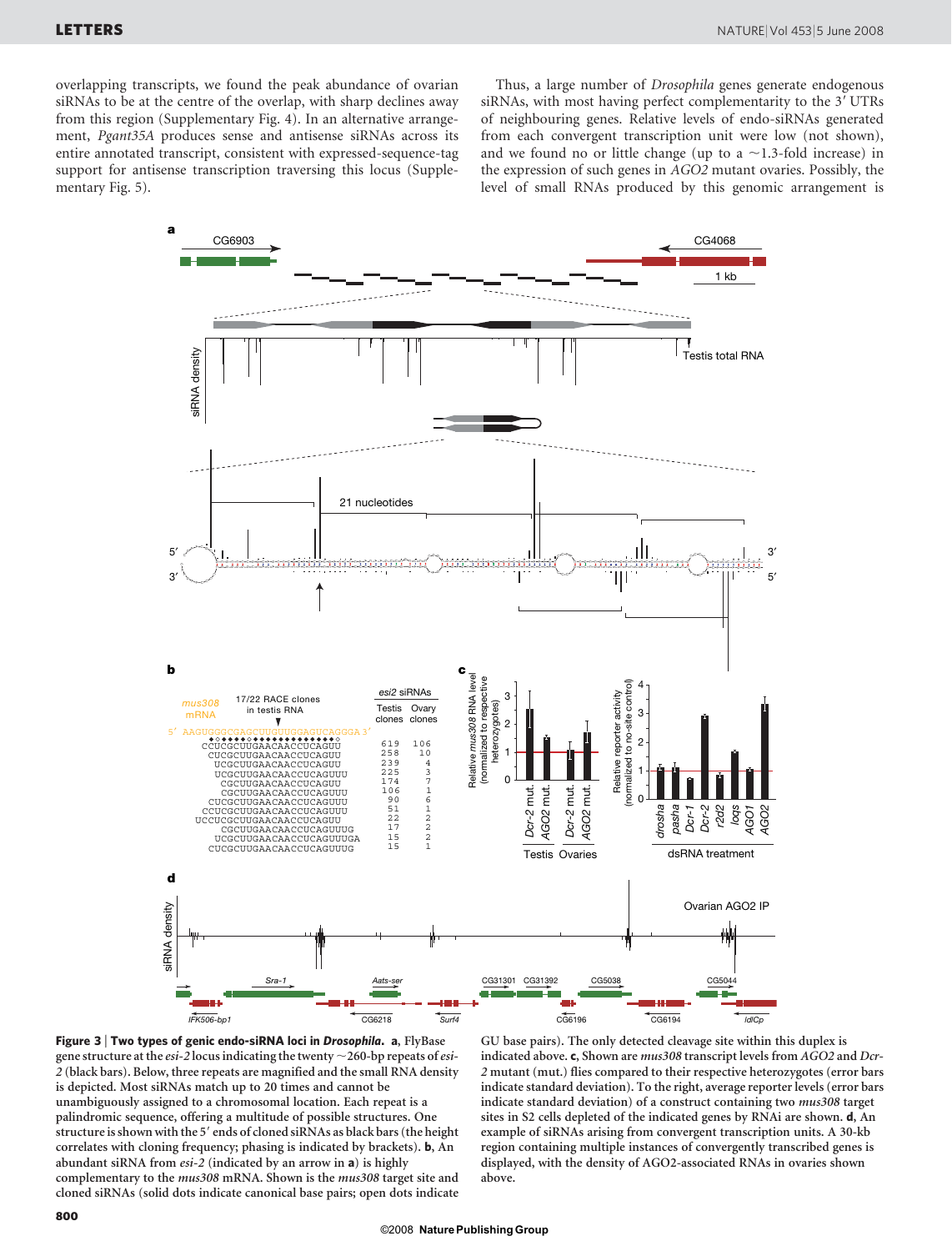inconsequential, amounting to noise within silencing pathways. However, there are probably circumstances wherein regulation by such arrangements might substantially impact expression.

In S2 cells, two neighbouring loci encoded nearly 16% of AGO2 associated RNAs (Supplementary Table 2). These reside within a large intron of klarsicht (Supplementary Fig. 6) and did not generate siRNAs in any other tissue. A similar locus, corresponding to CG14033, was found within an intron of thickveins (Supplementary Fig. 7) and gave rise to testis-specific siRNAs. Although the function of both siRNA clusters is unclear, the thickveins cluster shares considerable complementarity to CG9203, and loss of AGO2 and Dcr-2 mildly increased CG9203 mRNA levels in testis but not in ovaries (Supplementary Fig. 7).

Dcr-2 has been implicated in the production of siRNAs from viral replication intermediates or exogenously introduced dsRNAs, whereas Dcr-1 has been linked to miRNA biogenesis<sup>6,16,17</sup>. In agreement with these observations, all endo-siRNA classes were lost in Dcr-2 mutant ovaries (Fig. 4a). To obtain more insight into the genetic requirements for endo-siRNA biogenesis and stability, we depleted components of siRNA and miRNA pathways in S2 cells and analysed levels of abundant siRNAs derived from structured loci (Fig. 4b and Supplementary Fig. 8). Although depletion of Dcr-2 and AGO2 resulted in substantial reductions in siRNA levels, little or no changes were observed on Drosha, Pasha, Dcr-1 or AGO1 depletion. Unexpectedly, we found virtually no requirement for the Dcr-2 partner R2D2 (ref. 14) but a strong requirement for the Dcr-1 partner Loquacious<sup>1,4,5</sup>. Only one analysed siRNA exhibited partial

dependence on R2D2, potentially correlating with the extensive dsRNA character of its precursor duplex (Supplementary Fig. 9). Artificial sensors for endo-siRNAs from esi-1 and esi-2 in S2 cells gave patterns of de-repression that matched our analysis of endosiRNA levels (Figs 3c and 4c).

Analysis of the most abundant siRNA from esi-2 in flies mutant for Dcr-2, AGO2, r2d2 or loqs extended our findings from cell culture (Supplementary Fig. 10). To examine the unexpected requirement for loqs more broadly, we sequenced small RNAs from loqs-mutant ovaries and observed a near complete loss of endo-siRNAs from structured loci (Fig. 4a). A much smaller impact of loqs was seen on endo-siRNAs derived from repeats and convergent transcription units. However, an involvement of Loqs and not R2D2 in the function of siRNAs derived from perfect dsRNA precursors was supported by analysing the impact of depleting siRNA/miRNA pathway components on the ability to suppress FHV replication in our infected S2 cell cultures (Supplementary Fig. 11).

Our results uncover an unanticipated role for Loqs in siRNA biogenesis and suggest that R2D2 has a lesser impact on at least two types of endogenous siRNAs. It is well established that Loqs partners with Dcr-1 for miRNA processing. To probe a molecular interaction with Dcr-2, we catalogued Loqs binding partners using quantitative proteomics. Dcr-1 and Dcr-2 were both abundant in Loqs immunoprecipitates from cultured cells and flies (Supplementary Fig. 12), supporting a physical interaction between Dcr-2 and Loqs.

Among animals, endo-siRNA pathways have so far been restricted to Caenorhabditis elegans<sup>24-27</sup>. Our results extend the prevalence of





b, Northern blots showing levels of three siRNAs encoded from structured loci esi-1 and esi-2 (esi-2.1, esi-1.1 and esi-1.2) in S2 cells treated with dsRNA against the genes indicated. As controls, northern blots of bantam (premiRNA indicated by the asterisk) and 2S rRNA are shown below. c, Renilla luciferase reporter assays are shown for the siRNAs examined in b and an additional esi-1-derived species (esi-1.3) in S2 cells treated with dsRNAs against the indicated genes (error bars indicate standard deviation;  $n = 3$ ).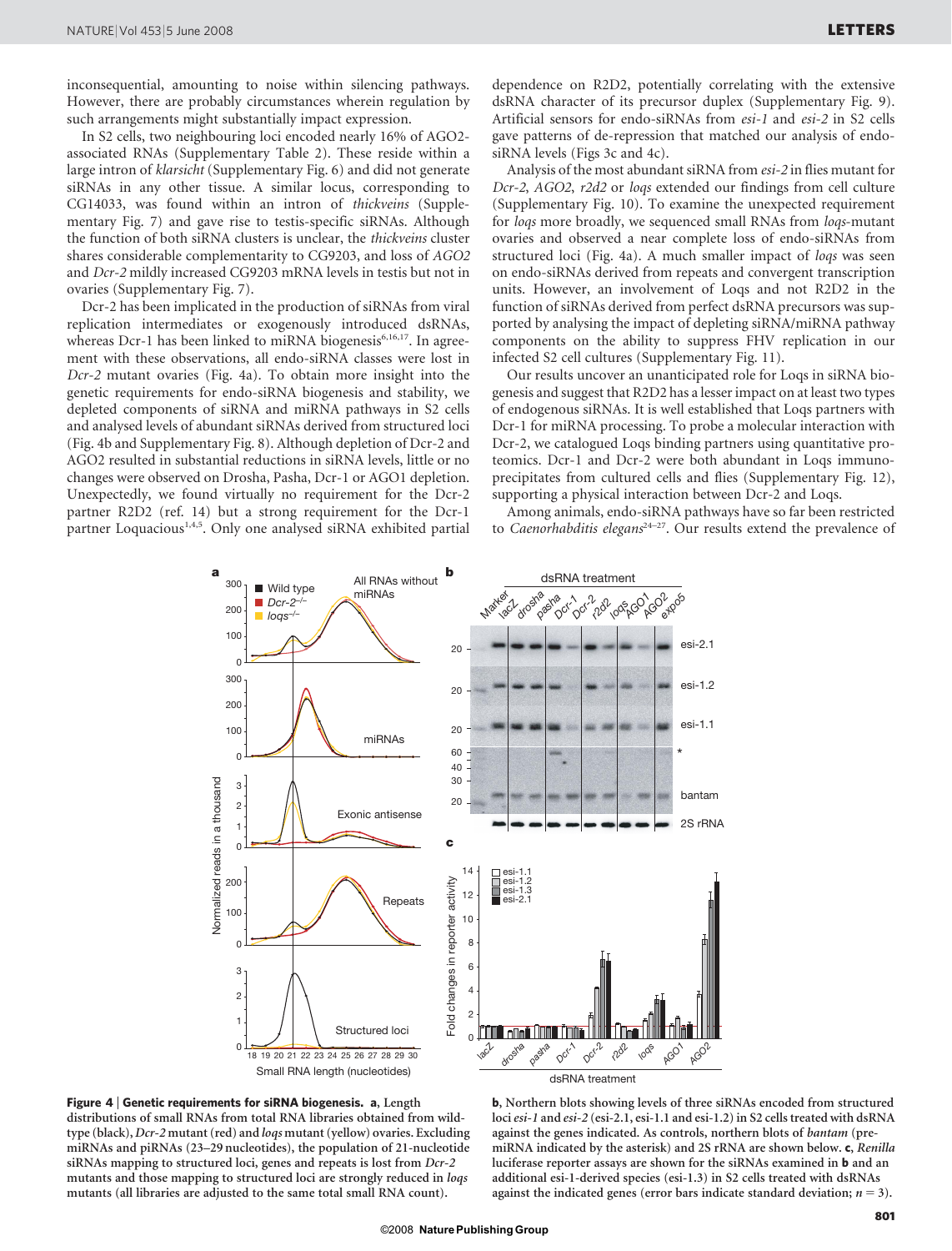such systems to Drosophila and parallel recent discoveries of an endosiRNA pathway in mouse oocytes<sup>28,29</sup>. These systems have many common features but also key differences. In both, siRNAs collaborate with piRNAs to repress transposons. Also, mouse and Drosophila both generate endo-siRNAs from structured loci. In mouse, dsRNAs can form by pairing of sense protein-coding transcripts with antisense transcripts from pseudogenes. Whether or not transcripts from unlinked sites lead to siRNA production in Drosophila is unclear. However, transposon sense transcripts may hybridize to antisense sequences transcribed from piRNA clusters to form endo-siRNA precursors. In flies, a much larger number of genic loci enter the pathway as compared to mice because convergent transcription of neighbouring genes frequently creates overlapping transcripts. Overall, annotation of the Drosophila genome indicates that a significant proportion is transcribed in both orientations, providing widespread potential for dsRNA formation. This property is shared by many other annotated genomes, raising the possibility that the RNAi pathway has broad impacts on gene regulation. Viewed in combination, our studies suggest an evolutionarily widespread adoption of dsRNAs as regulatory molecules, a property previously ascribed only to miRNAs.

#### METHODS SUMMARY

The fly stocks used were  $Dcr-2^{LSIIFx}$  (ref. 6),  $AGO2^{414}$  (ref. 30),  $log5^{f00791}$  (ref. 1) and  $r2d2<sup>1</sup>$  (ref. 14). Recombineering was used to insert a Flag–haemagglutinin (HA) tag at the amino terminus of the AGO2 coding sequence in the context of the genomic AGO2 locus including flanking regulatory regions (for details, see Methods). Polyclonal anti-AGO1 antibody was obtained from Abcam (lot number 113754). Small RNAs for library production were isolated from ovarian total RNA or from Argonaute immunoprecipitates. Libraries were produced as described<sup>12</sup> and sequenced using the Illumina platform (protocol available on request). A description of the bioinformatics methods can be found online. For quantitative real-time PCR (qRT–PCR) analyses, we used total RNA preparations and random hexamer primers. Details and all primer sequences are given in the Supplementary Information. S2 cell knockdown treatments were for eight days with two sequential dsRNA soakings. For the reporter experiments, inducible expression plasmids for Renilla and firefly were transfected into S2 cells together with dsRNA for the desired knockdown target. Renilla constructs contained two target sites for endogenous siRNAs, whereas the firefly construct was used for normalization. For details on plasmids, dsRNAs and target sites, see Supplementary Information.

Full Methods and any associated references are available in the online version of the paper at<www.nature.com/nature>.

#### Received 27 January; accepted 18 April 2008. Published online 7 May 2008.

- 1. Forstemann, K. et al. Normal microRNA maturation and germ-line stem cell maintenance requires Loquacious, a double-stranded RNA-binding domain protein. PLoS Biol. 3, e236 (2005).
- 2. Lee, Y. et al. The nuclear RNase III Drosha initiates microRNA processing. Nature 425, 415–419 (2003).
- Denli, A. M., Tops, B. B., Plasterk, R. H., Ketting, R. F. & Hannon, G. J. Processing of primary microRNAs by the Microprocessor complex. Nature 432, 231–235 (2004).
- Saito, K., Ishizuka, A., Siomi, H. & Siomi, M. C. Processing of pre-microRNAs by the Dicer-1–Loquacious complex in Drosophila cells. PLoS Biol. 3, e235 (2005).
- Jiang, F. et al. Dicer-1 and R3D1-L catalyze microRNA maturation in Drosophila. Genes Dev. 19, 1674–1679 (2005).
- 6. Lee, Y. S. et al. Distinct roles for Drosophila Dicer-1 and Dicer-2 in the siRNA/ miRNA silencing pathways. Cell 117, 69–81 (2004).
- Bernstein, E., Caudy, A. A., Hammond, S. M. & Hannon, G. J. Role for a bidentate ribonuclease in the initiation step of RNA interference. Nature 409, 363–366  $(2001)$
- 8. Eulalio, A., Huntzinger, E. & Izaurralde, E. Getting to the root of miRNA-mediated gene silencing. Cell 132, 9–14 (2008).
- Bushati, N. & Cohen, S. M. microRNA functions. Annu. Rev. Cell Dev. Biol. 23, 175–205 (2007).
- 10. Aravin, A. A., Hannon, G. J. & Brennecke, J. The Piwi–piRNA pathway provides an adaptive defense in the transposon arms race. Science 318, 761–764 (2007).
- Klattenhoff, C. & Theurkauf, W. Biogenesis and germline functions of piRNAs. Development 135, 3–9 (2008).
- Brennecke, J. et al. Discrete small RNA-generating loci as master regulators of transposon activity in Drosophila. Cell 128, 1089–1103 (2007).
- 13. Gunawardane, L. S. et al. A slicer-mediated mechanism for repeat-associated siRNA 5' end formation in Drosophila. Science 315, 1587-1590 (2007).
- 14. Liu, Q. et al. R2D2, a bridge between the initiation and effector steps of the Drosophila RNAi pathway. Science 301, 1921–1925 (2003).
- 15. Ruby, J. G. et al. Evolution, biogenesis, expression, and target predictions of a substantially expanded set of Drosophila microRNAs. Genome Res. 17, 1850–1864 (2007).
- 16. Galiana-Arnoux, D., Dostert, C., Schneemann, A., Hoffmann, J. A. & Imler, J. L. Essential function in vivo for Dicer-2 in host defense against RNA viruses in Drosophila. Nature Immunol. 7, 590–597 (2006).
- 17. Wang, X. H. et al. RNA interference directs innate immunity against viruses in adult Drosophila. Science 312, 452–454 (2006).
- Saito, K. et al. Specific association of Piwi with rasiRNAs derived from retrotransposon and heterochromatic regions in the Drosophila genome. Genes Dev. 20, 2214–2222 (2006).
- 19. Vagin, V. V. et al. A distinct small RNA pathway silences selfish genetic elements in the germline. Science 313, 320–324 (2006).
- 20. Rehwinkel, J. et al. Genome-wide analysis of mRNAs regulated by Drosha and Argonaute proteins in Drosophila melanogaster. Mol. Cell. Biol. 26, 2965–2975 (2006).
- 21. Allen, E., Xie, Z., Gustafson, A. M. & Carrington, J. C. microRNA-directed phasing during trans-acting siRNA biogenesis in plants. Cell 121, 207-221 (2005).
- 22. Tomari, Y., Du, T. & Zamore, P. D. Sorting of Drosophila small silencing RNAs. Cell 130, 299–308 (2007).
- 23. Forstemann, K., Horwich, M. D., Wee, L., Tomari, Y. & Zamore, P. D. Drosophila microRNAs are sorted into functionally distinct argonaute complexes after production by Dicer-1. Cell 130, 287–297 (2007).
- 24. Ruby, J. G. et al. Large-scale sequencing reveals 21U-RNAs and additional microRNAs and endogenous siRNAs in C. elegans. Cell 127, 1193–1207 (2006).
- 25. Sijen, T., Steiner, F. A., Thijssen, K. L. & Plasterk, R. H. Secondary siRNAs result from unprimed RNA synthesis and form a distinct class. Science 315, 244–247 (2007).
- 26. Pak, J. & Fire, A. Distinct populations of primary and secondary effectors during RNAi in C. elegans. Science 315, 241–244 (2007).
- 27. Yigit, E. et al. Analysis of the C. elegans Argonaute family reveals that distinct Argonautes act sequentially during RNAi. Cell 127, 747-757 (2006).
- 28. Tam, O. H. et al. Pseudogene-derived siRNAs regulate gene expression in mouse oocytes. Nature advance online publication, doi:10.1038/nature06904 (10 April 2008).
- 29. Watanabe, T. et al. Endogenous siRNAs from naturally formed dsRNAs regulate transcripts in mouse oocytes. Nature advance online publication, doi:10.1038/ nature06908 (10 April 2008).
- 30. Okamura, K., Ishizuka, A., Siomi, H. & Siomi, M. C. Distinct roles for Argonaute proteins in small RNA-directed RNA cleavage pathways. Genes Dev. 18, 1655–1666 (2004).

Supplementary Information is linked to the online version of the paper at <www.nature.com/nature>.

Acknowledgements We thank R. Carthew, H. Siomi, P. Zamore and D. Smith for reagents. We are grateful to M. Rooks, E. Hodges and D. McCombie for help with deep sequencing. B.C. was supported by the German Academic Exchange Service. C.D.M. is a Beckman fellow of the Watson School of Biological Sciences and is supported by an NSF Graduate Research Fellowship. R.Z. is a Special Fellow of the Leukemia and Lymphoma Society. M.D. is an Engelhorn fellow of the Watson School of Biological Sciences. J.B. is supported by the Ernst Schering foundation. A.S. is supported by an HFSP fellowship. This work was supported in part from grants from the NIH to G.J.H. and N.P. and a gift from K. W. Davis (G.J.H.).

Author Information Small RNA sequences were deposited in the Gene Expression Omnibus [\(www.ncbi.nlm.nih.gov/geo/\)](www.ncbi.nlm.nih.gov/geo) under accession number GSE11086. Reprints and permissions information is available at<www.nature.com/reprints>. Correspondence and requests for materials should be addressed to G.J.H. [\(hannon@cshl.edu\)](mailto:hannon@cshl.edu) or J.B. [\(brenneck@cshl.edu\).](mailto:brenneck@cshl.edu)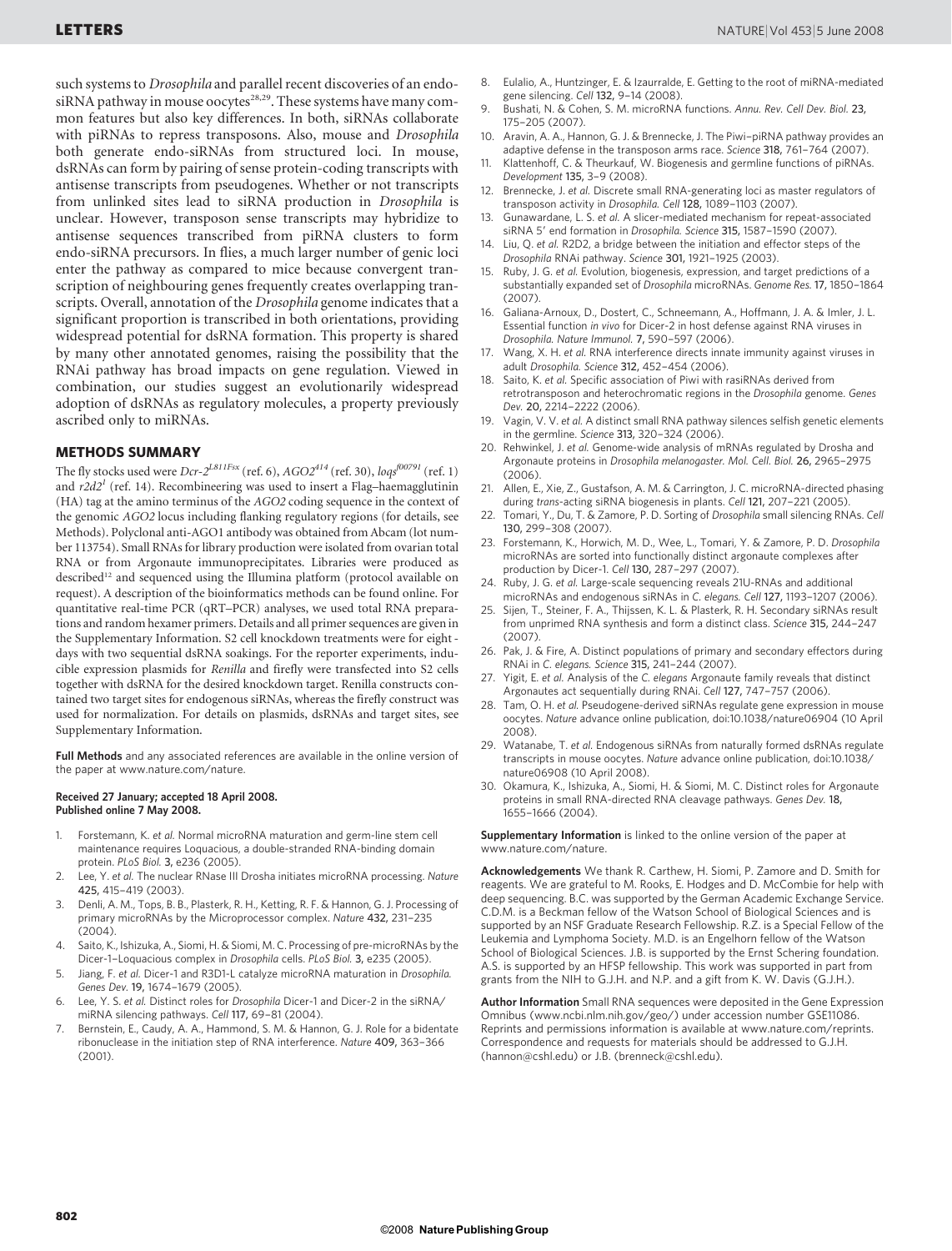### **METHODS**

Fly stocks. A  $3\times$  Flag–HA tag was inserted at the N terminus of the Flybase RB transcript of AGO2 into BAC RP98-21A13 by means of bacterial red/ET recombination (Gene Bridges GmbH). A 13.9-kb AvrII/XhoI fragment of the modified BAC encompassing the AGO2 locus including parts of flanking genes (chromosome 3L coordinates: 15,544,405–15,558,309) was cloned into pCasper4 (XbaI/XhoI). Transgenic flies were generated at Bestgene Inc. Expression of tagged AGO2 in embryos, ovaries and whole flies was verified in multiple lines by western blotting using a monoclonal anti-HA-peroxidase antibody (1:500; catalogue number 12013819001, Roche).  $Dcr$ -2 $^{LS11Fex}$ flies were a gift of R. Carthew $^6$ , AGO2 $^{414}$ flies were a gift of H. Siomi<sup>30</sup>, loqs<sup>f00791</sup> flies were a gift of P. Zamore<sup>1</sup> and  $r2d2$ <sup>1</sup> flies were a gift of D. Smith<sup>14</sup>. For wild-type fly stocks, stock number 2057 from Bloomington (Celera sequencing strain) and OregonR flies were used.

Small RNA libraries. Twenty-six 10-cm plates with 50–70% confluent Schneider cells were transfected with pCasper\_Flag-HA-AGO2 using calcium phosphate, harvested after 36 h and lysed in buffer A (20 mM HEPES, pH 7.0, 150 mM NaCl, 2.5 mM MgCl<sub>2</sub>, 0.3% Triton, 30% glycerol) supplemented with 1 mM PMSF and protease inhibitors (Complete, Roche). Cleared extract was split and incubated with rabbit polyclonal AGO1 antibody (1:20; lot number 113754, Abcam) or mouse anti-Flag M2-agarose (1:25, Sigma) for 4 h at  $4^{\circ}$ C. AGO1 antibodies were isolated by adding protein G beads (1:10; Roche) for 1 h. Beads were washed six times each for 10 min in buffer B (30 mM HEPES, pH 7.4, 800 mM NaCl, 2 mM MgCl<sub>2</sub>, 0.1% NP-40), which contained equal supplements as buffer A. The immunoprecipitation was analysed by western blotting using anti-AGO1 (1:2,000; Abcam) and anti-HA-peroxidase (1:500; catalogue number 12013819001, Roche). AGO1- and AGO2-associated RNAs were isolated with phenol/chloroform and ethanol precipitated. For the ovarian AGO2 IP library,  $\sim$ 500 mg ovaries from transgenic Flag-HA-AGO2 flies were dissected and lysed mechanically in buffer A. AGO2 complexes and associated RNAs were purified as above.

AGO1- and AGO2-bound small RNAs as well as small RNAs from total RNA were cloned as described<sup>12</sup> (the detailed protocol is available on request). The following small RNA libraries from total RNA were prepared for this study: 18–28 nucleotides from ovaries of the Celera sequenced strain (Bloomington, number 2057); 18–28 nucleotides from ovaries of  $\overline{Dcr}^{-2^{LSIIFsx}}$  homozygous flies; 18–28 nucleotides from  $\mathit{logs}^{f00791}$  homozygous flies; and 18–24 nucleotides from the testis of OregonR flies.

Libraries were sequenced in house using the Illumina platform. Published libraries used in this study were a 16–26-nucleotide S2 cell total RNA library<sup>15</sup> and libraries from ovarian Piwi/Aub/AGO3 immunoprecipitates<sup>12</sup>.

Bioinformatic analysis of small RNA libraries. Small RNA sequences were matched to the Drosophila release 5 genome and to genomes of Drosophila C virus, FHV and cricket paralysis virus. Only reads matching the fly genome 100% and viral genomes with up to three mismatches were used for further analysis. For annotations, we used Flybase for protein-coding genes, UCSC for noncoding RNAs and transposons/repeats [\(http://genome.ucsc.edu/\)](http://genome.ucsc.edu) and the most recent miRNA catalogue<sup>15,31</sup>.

siRNA clusters were extracted by mapping all 20–22-nucleotide-long RNAs from the AGO2-IP libraries to the genome (only uniquely mapping RNAs were used) and retaining 200-nucleotide windows that contained at least three distinct small RNAs. Windows separated by a maximum of 200 nucleotides were fused and those with more than 40 unique reads were sorted after the density of siRNAs per base pair.

For the transposon analysis, 20–22-nucleotide AGO2-bound RNAs from ovaries and S2 cells were mapped onto the Repbase collection of transposons<sup>32</sup> with up to three mismatches to construct heatmaps indicating cloning frequency and strand bias of siRNAs. For the latter analysis, only siRNAs unambiguously mapped to one strand were considered.

Cleavage site mapping for endo-siRNA targets. Wild-type testes were dissected on ice into  $1\times$  PBS. Total RNA was isolated using Trizol (Invitrogen) according to the manufacturer's protocol. Total RNA  $(5 \mu g)$  was used as starting material. Ligation of an RNA adaptor, reverse transcription using the GeneRacer oligo(dT) primer and 5' RACE–PCR were performed according to the manufacturer's instructions (GeneRacer kit, Invitrogen). 5' RACE–PCR was carried out using the GeneRacer 5' primer (5'-CGACTGGAGCACGAGGACACTGA-3') and a mus308 gene-specific reverse primer (5'-TGCTTTGCAGAGTCGAA-GCTGATTG-3'), and followed by one round of nested PCR using the GeneRacer 5' nested primer (5'-GGACACTGACATGGACTGAAGGAGTA-3') and a nested primer specific to mus308 (5'-CCGCTAGCTCTACCAAACTGGTGAT-3'). PCR products were gel purified and cloned into pCR4Blunt-TOPO (Invitrogen). Twenty-two clones were sequenced with T7 (5'-GTAATACGA-CTCACTATAGGGC-3') and T3 (5'-AATTAACCCTCACTAAAGGG-3') primers, and subjected to further analysis.

dsRNA treatment of Schneider cells. Approximately  $3 \times 10^6$  S2-NP cells were soaked in 1.5 ml serum-free Schneider's medium containing 10 µg dsRNAs in 6-well plates, and 3 ml serum-containing medium was added 45 min later. After 4 days of initial dsRNA treatment, cells were treated with a second round of dsRNAs using the same procedure, and were harvested another 4 days later. Total RNA was extracted with Trizol (Invitrogen). Sequences of the primers for generating dsRNAs are listed below.

siRNA reporter constructs. A SalI/BglII fragment from pGL3-Basic (Promega) was cloned to pRmHa-3 using SalI/BamHI (pMT-Firefly-long). The coding region of the Renilla luciferase gene was amplified by PCR and cloned into pRmHa-3 using BamHI/EcoRI sites (pMT-Renilla). A pair of oligonucleotides containing two perfect binding sites for si1\_1, si1\_2 or si2 were annealed and cloned into pMT-Renilla (BamHI/SalI) to generate sensor constructs (Supplementary Fig. 13).

Transfection was performed in a 384-well plate format. For each well,  $\sim$  100 ng plasmid DNA (5 ng pMT-Renilla, 20 ng pMT-Renilla-si1\_1, 50 ng pMT-si1\_2 or 100 ng pMT-si2, 5 ng pMT-Firefly-long, and corresponding amounts of pRmHa-3 serving as carrier DNA) and  $\sim\!80\,\mathrm{ng}$  dsRNA were mixed with 0.8  $\mu\mathrm{l}$ enhancer in  $15 \mu$ l EC (Qiagen) and the mixture was incubated at room temperature (23 °C) for 5 min. After this, 0.35  $\mu$ l of Effectene reagent was added and the mixture was immediately dispensed into each well containing dsRNA. After incubation at room temperature for 10 min, 40  $\mu$ l S2-NP cells (10<sup>6</sup> cells ml<sup>-1</sup>) were dispensed into the well. Cells were induced with 200  $\mu$ M CuSO<sub>4</sub> 132 h post transfection, and luciferase assays were performed 36 h later using DualGlo reagents (Promega). For each well, the reporter activity was calculated as the ratio of Renilla luciferase to firefly luciferase. Each data point was normalized against the data points where dsRNA against LacZ was transfected. Presented are average results with standard deviation ( $n = 3$ ).

Northern blotting. Total RNA was isolated using Trizol (Invitrogen). RNA (30 mg) was separated on a 15% denaturing polyacrylamide gel and transferred onto a Hybond-N+ membrane (Amersham Biosciences) in  $1\times$  TBE (Tris-Borate-EDTA) buffer. The RNA was crosslinked using ultraviolet light (Stratalinker) to the membrane and pre-hybridized in ULTRAhyb buffer (Ambion) for 1 h. DNA probes complementary to the indicated endo-siRNAs, bantam and 2S rRNA were 5' radiolabelled and added to the hybridization buffer (hybridization overnight at 37 °C). Membranes were washed 4–6 times in  $1\times$ SSC with 0.1% SDS at 37 °C and exposed to PhosphoImager screens. Probes were stripped by boiling the membrane twice in  $0.2 \times$  SSC containing 0.1% SDS in a microwave.

Quantitative real-time PCR. Ovaries and testis from homozygous or heterozygous flies were dissected on ice into 1× PBS. Total RNA of dissected tissues or S2 cells was extracted using Trizol (Invitrogen). RNA was treated with DNase I Amplification Grade (Invitrogen) according to the manufacturer's instructions. Complementary DNA was prepared by reverse transcription using SuperScript III Reverse Transcriptase (Invitrogen) and random hexamer primer. qRT–PCR was carried out using SYBR GREEN PCR Master Mix (Applied Biosystems) and a Chromo4 Real-Time PCR Detector (BioRad). C<sub>t</sub> values were calculated within the log-linear phase of the amplification curve using the Opticon Monitor 3.1.32 software (BioRad). Quantification was normalized to the mRNA coding for the endogenous ribosomal protein rp49, and relative expression levels were calculated using<br>the following equation:  $A = 1.8^{[Ct(ref - Ct(ref-control)] - [Ct(sample) - Ct(sample) - Ct(sample)]}$ 

Transposon analysis was carried out with four biological replicates (individually shown; error bars indicate technical replicates); siRNA target analysis was carried out with three biological replicates. Oligonucleotide primers used in this study are listed below.

DNA oligonucleotides. PCR primers for the generation of dsRNAs were as follows: T7-Dicer-1-F-14 TAATACGACTCACTATAGGGTGCGACAACAA-TCTGC; T7-Dicer-1-R-565 TAATACGACTCACTATAGGGTCAGTTGCTG-CAGCTCAC; T7-Dicer-2-F-5 TAATACGACTCACTATAGGGAAGATGTGG-AAATCAAGCC; T7-Dicer-2-R-555 TAATACGACTCACTATAGGGCCACG-TTCGTAATTTC; T7-Drosha-F-3356 TAATACGACTCACTATAGGGTGAA-TCAGGACTGGAACG; T7-Drosha-R-3910 TAATACGACTCACTATAGGG-AGCCATCGCTATCACTGC; T7-Exportin5-F-55 TAATACGACTCACTATA-GGGATCTAGTCATGAACCCG; T7-Exportin5-R-623 TAATACGACTCACT-ATAGGGAACGCAGTCACATGCTGC; T7-AGO1-F1225 TAATACGACTC-ACTATAGGGAACGGACAGACCGTAGAG; T7-AGO1-R1858 TAATACGAC-TCACTATAGGGTGGCGTACTTACAGAAGC; T7-AGO2-F2211 TAATACG-ACTCACTATAGGGAGCCACATCGACGAACG; T7-AGO2-R2855 TAATAC-GACTCACTATAGGGCGAGGATCATCCTTGATC; T7-R2D2-PZ-F TAAT-ACGACTCACTATAGGGCATACACGGCTTGATGAAGGATTC; T7-R2D2- PZ-R TAATACGACTCACTATAGGGTTGCTTGTGCTCGCTACTTGC; T7-Pasha-F452 TAATACGACTCACTATAGGGACTTTGAAGTCCTACCCG; T7- Pasha-R1177 TAATACGACTCACTATAGGGCTCCTTGAACTCATAGG; T7- Loqs-F-1 TAATACGACTCACTATAGGGATGGACCAGGAGAATTTCC; T7